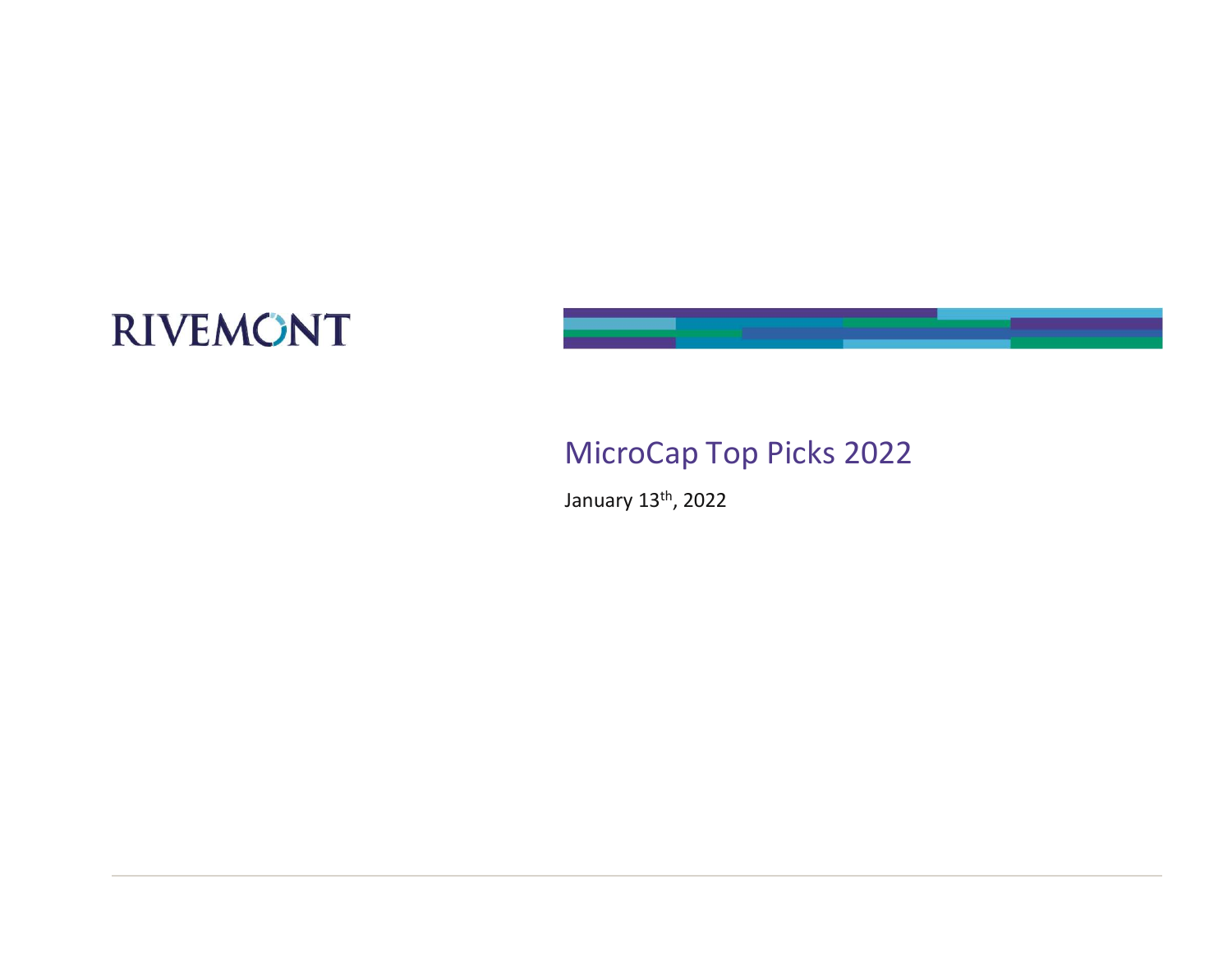#### Disclaimer

presentation at any time without prior notice.<br>
Remove Investment MicroCap Fund P. 2<br>
Remove Investment MicroCap Fund P. 2 Future results will differ from past results. Units of the Rivemont MicroCap Fund<br>Future results will differ from past results. Units of the Rivemont MicroCap Fund<br>are available under exemptions from the prospectus require **Exercise and Secure 2011**<br> **Exercise are available under exemptions from the prospectus requirements, pursuant to**<br> **Are available under exemptions from the prospectus requirements, pursuant to**<br> **Are available only to qu Example 18-10**<br>
National Instrument 25-106 Prospective and Registration Exemption Prospectus and Registration are available under exemptions from the prospectus requirements, pursuant to<br>
National Instrument 45-106 Prospe **Example 18 The Comment Conduct Conduct Conduct Conduct Conduct Conduct Conduct Conduct Conduct Conduct Conduct Conduct Conduction and the prospectus requirements, pursuant to National Instrument 45-106 Prospectus and Regi Example 18 INTERNONT**<br> **Example 18 INTERNONT**<br> **Example 18 INTERNONT**<br> **Example 18 INTERNONT**<br> **Example 18 INTERNON FOR THE PROPOSECUS**<br> **Example 18 INTERNON FOR INTERNON PURPOSE ONLY AND INTERNON THEORY OF INTERNON PURPO Example 12 Reformation**<br>**River and the stock mentions for the stock memorial positions and the stock memorial positions from the prospectus and negative mentions from the prospective and trade on the stock and the stock Disclaimer**<br>**Puture results will differ from past results. Units of the Rivemont MicroCap Fund**<br>are available under exemptions from the prospectus requirements, pursuant to<br>**National Instrument 45-106 Prospectus and Regis**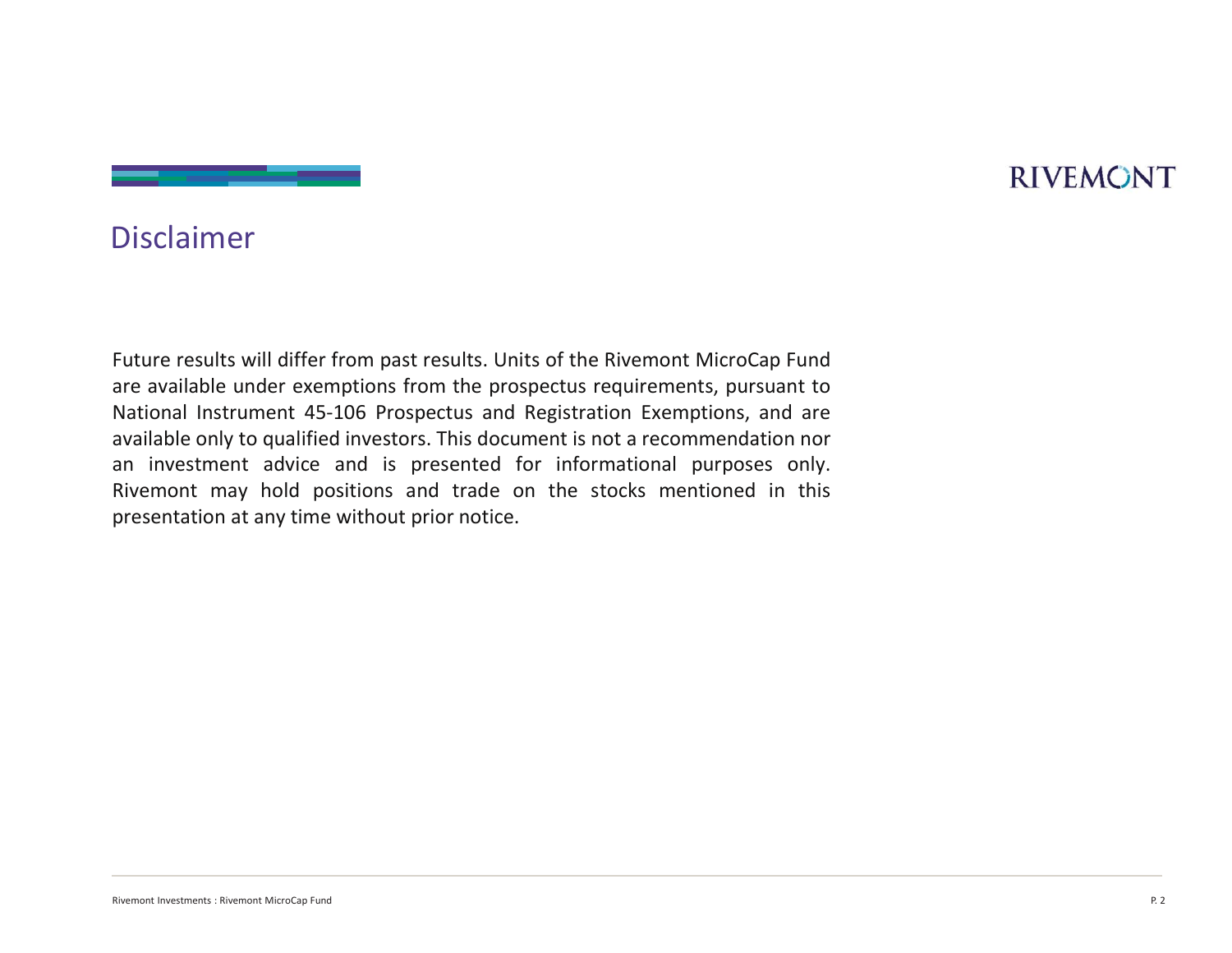#### Rivemont Investments

Rivemont Investments is a Quebec-based firm founded in 2010 and duly registered Rivemont Investments<br>
Rivemont Investments is a Quebec-based<br>
firm founded in 2010 and duly registered<br>
with the « *Autorité des marchés financiers* »<br>
in Québec and with authorities in British-<br>
Columbia, Alberta and Onta in Québec and with authorities in British-Columbia, Alberta and Ontario. Rivemont Investments : Rivemont MicroCap Fund<br>Rivemont Investments : Rivemont MicroCap Fund<br>Rivemont Investments : Rivemont MicroCap Fund

Firm assets: \$95 million



#### Our product offering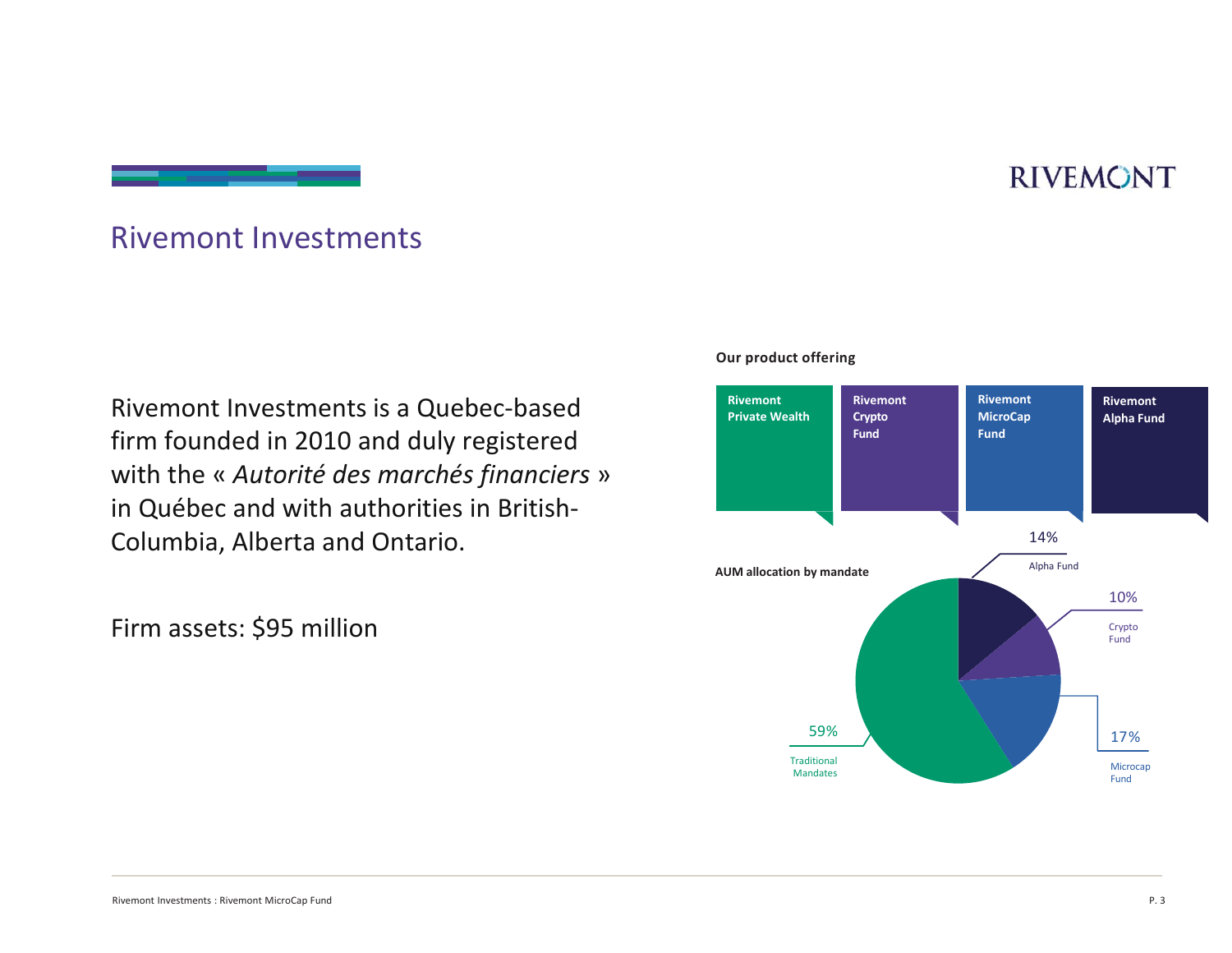#### Presenter



#### Mathieu Martin, CFA

- RIVEMONT<br>Portfolio Manager Rivemont MicroCap Fund<br>Portfolio Manager Rivemont MicroCap Fund<br>• More than 8 years of experience in the Canadian microcap • More than 8 years of experience in the Canadian microcap sector.
- Developed Espace MicroCaps (www.espacemc.com) into a thriving community and established the blog as the premier source for microcap investing in Canada.
- Chartered Financial Analyst (CFA) charterholder.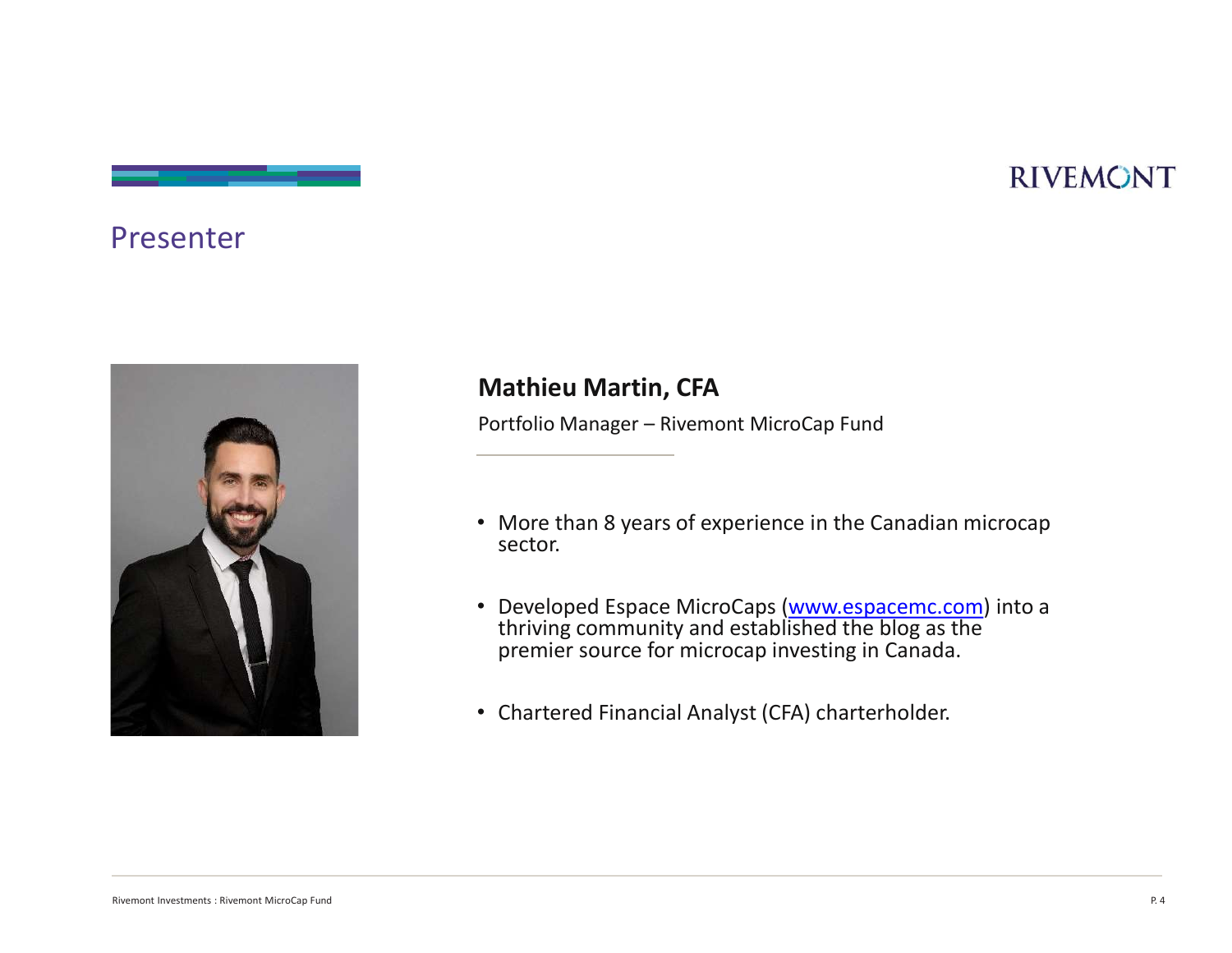# Rivemont MicroCap Fund - Snapshot<br>At December 31<sup>st</sup>, 2021 At December 31st, 2021



| <b>Consumer Discretionary</b>     | 0.0%  |
|-----------------------------------|-------|
| <b>Consumer Staples</b>           | 8.4%  |
| <b>Energy</b>                     | 0.0%  |
| <b>Financials</b>                 | 0.0%  |
| <b>Healthcare</b>                 | 29.7% |
| <b>Industrials</b>                | 4.5%  |
| <b>Information Technology</b>     | 48.7% |
| <b>Materials</b>                  | 1.6%  |
| <b>Real Estate</b>                | 0.0%  |
| <b>Telecommunication Services</b> | 0.0%  |
| <b>Utilities</b>                  | 2.5%  |
| Cash                              | 4.6%  |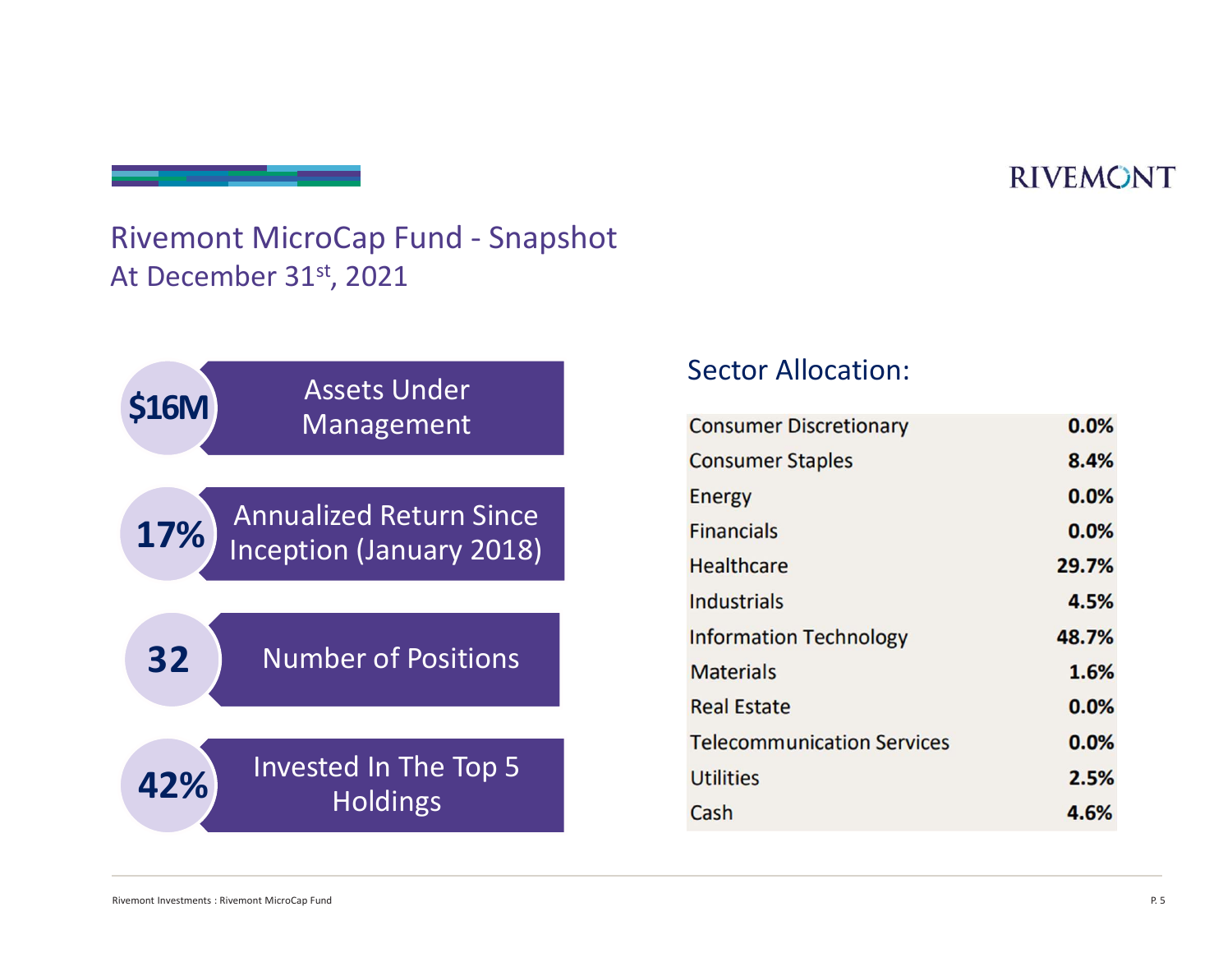

#### INVESTMENT STRATEGY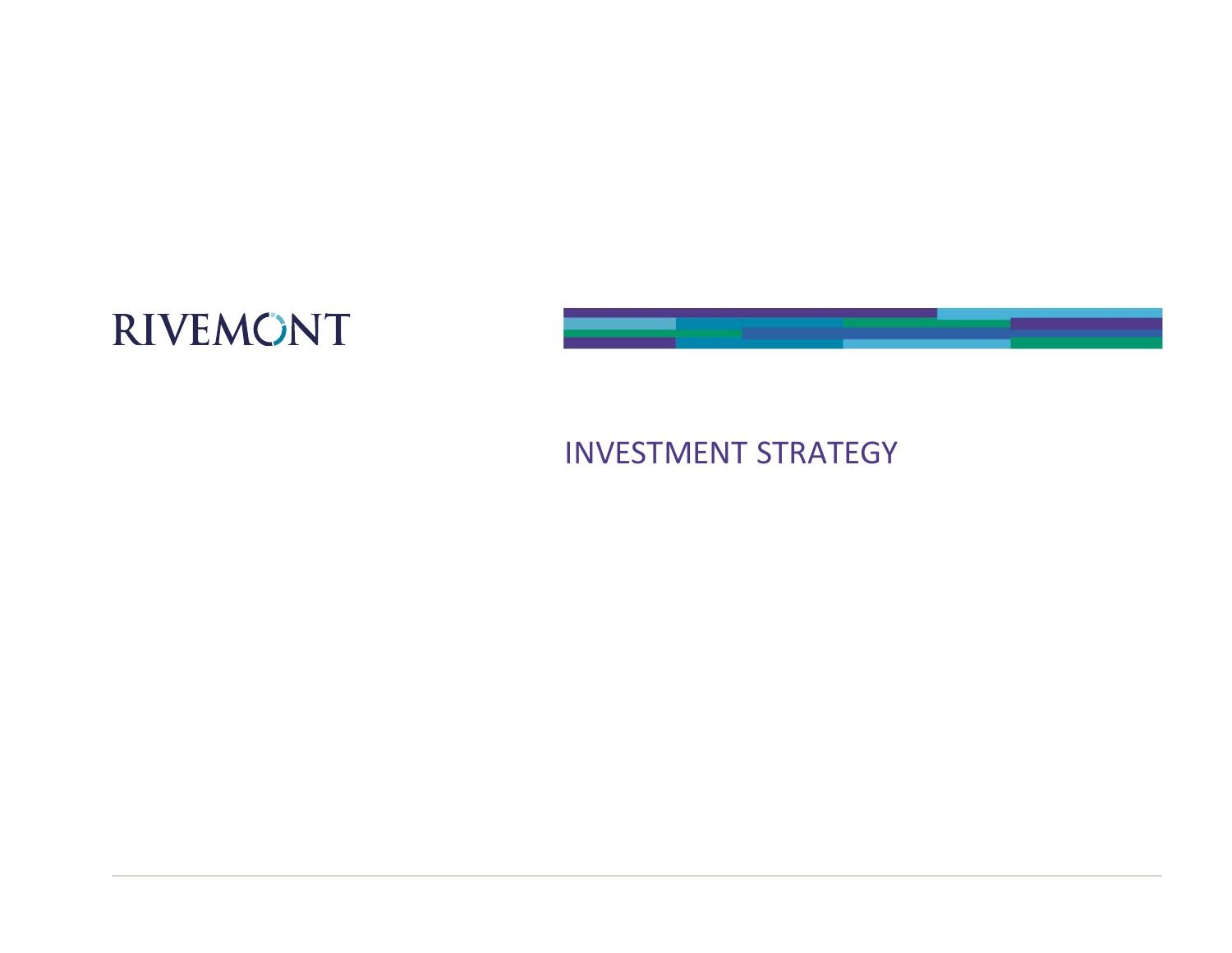What We Look For

- 
- What We Look For<br>
1. Strong revenue growth (>30%)<br>
2. Positive cash flows or clear path to it 2. Positive cash flows or clear path to it<br>2. Positive cash flows or clear path to it<br>2. Clear competitive advantages What We Look For<br>
1. Strong revenue growth (>30%)<br>
2. Positive cash flows or clear path to it<br>
3. Clear competitive advantages<br>
4. Predictable and easy to understand
- 
- Rivers is a competitive advantages<br>
A. Predictable and easy to understand<br>
S. Outstanding management team 1. Strong revenue growth (>30%)<br>
2. Positive cash flows or clear path to it<br>
3. Clear competitive advantages<br>
4. Predictable and easy to understand<br>
5. Outstanding management team 2. Positive cash flows or clear path to<br>3. Clear competitive advantages<br>4. Predictable and easy to understar<br>5. Outstanding management team
-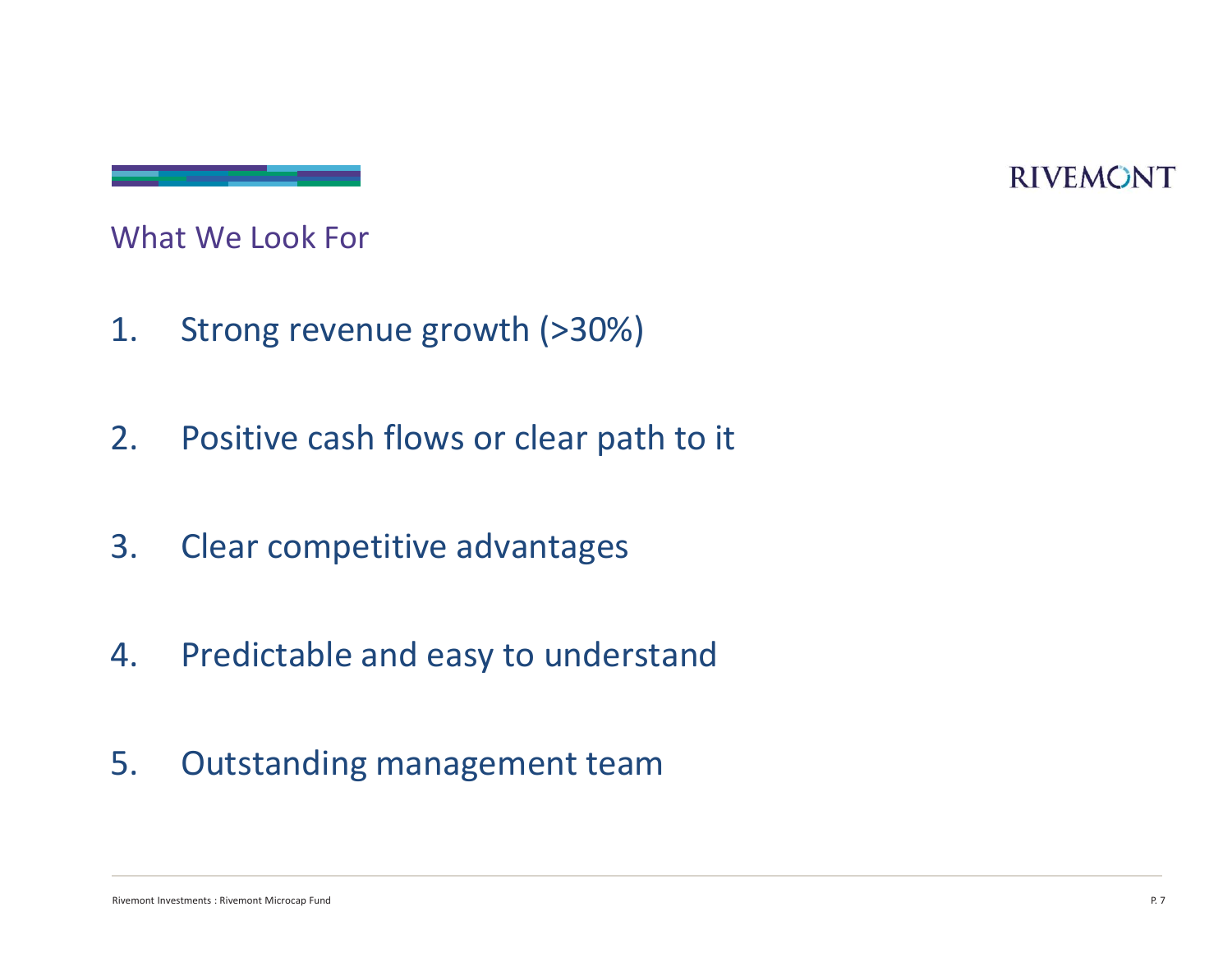How We Are Positioning The Portfolio For 2022

- o 75% of the portfolio into our 15 best ideas
	- o Primarily in the technology and healthcare sectors
	- o Focus on high-quality growth companies with a track record of strong execution
- o 15-20% into earlier-stage opportunities
- $\circ$  5-10% in cash

# Comparison in the extremely selective about<br>
We want to be extremely selective about<br>
what we add to the portfolio. We want to be extremely selective about what we add to the portfolio.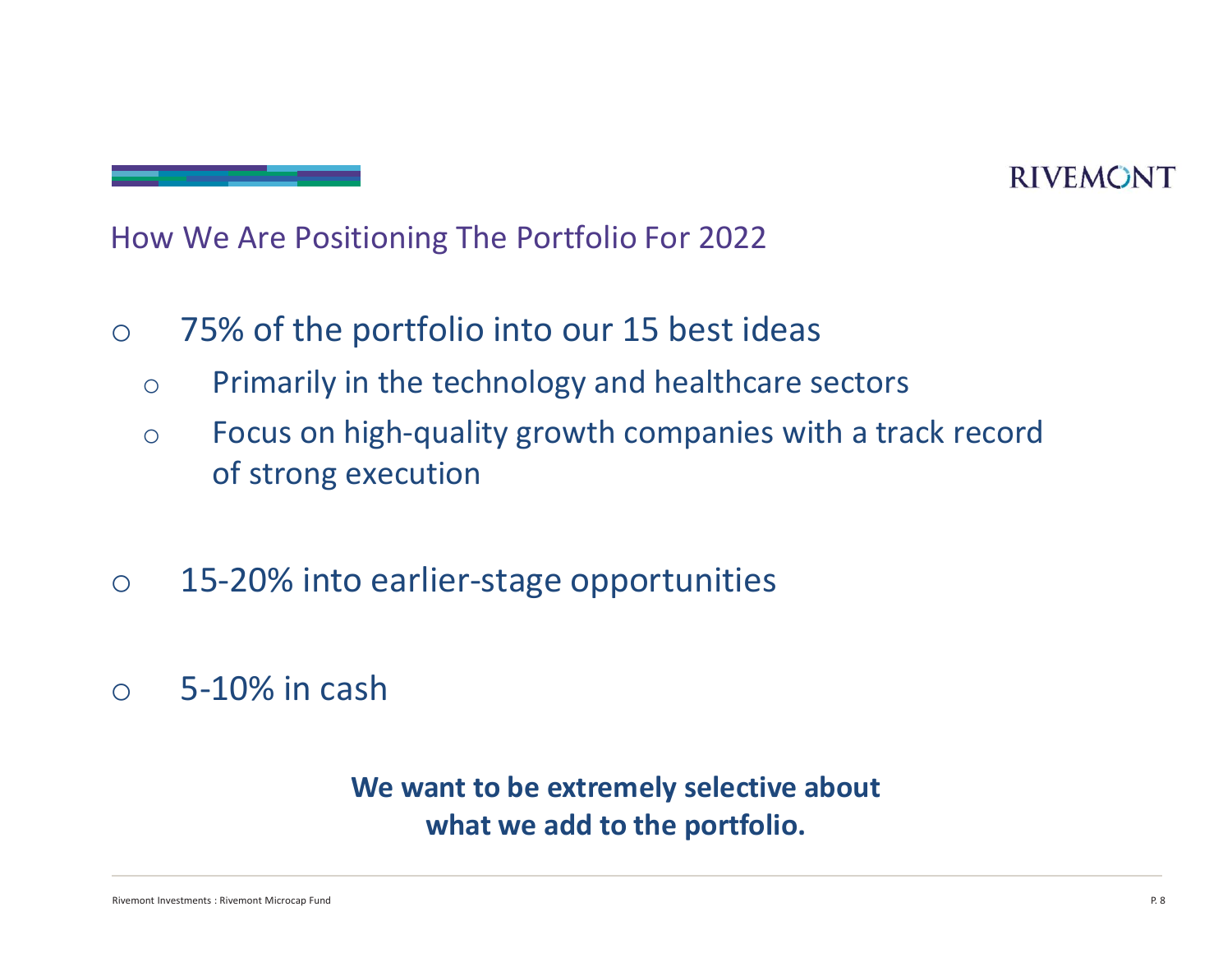

#### THIS YEAR'S TOP PICKS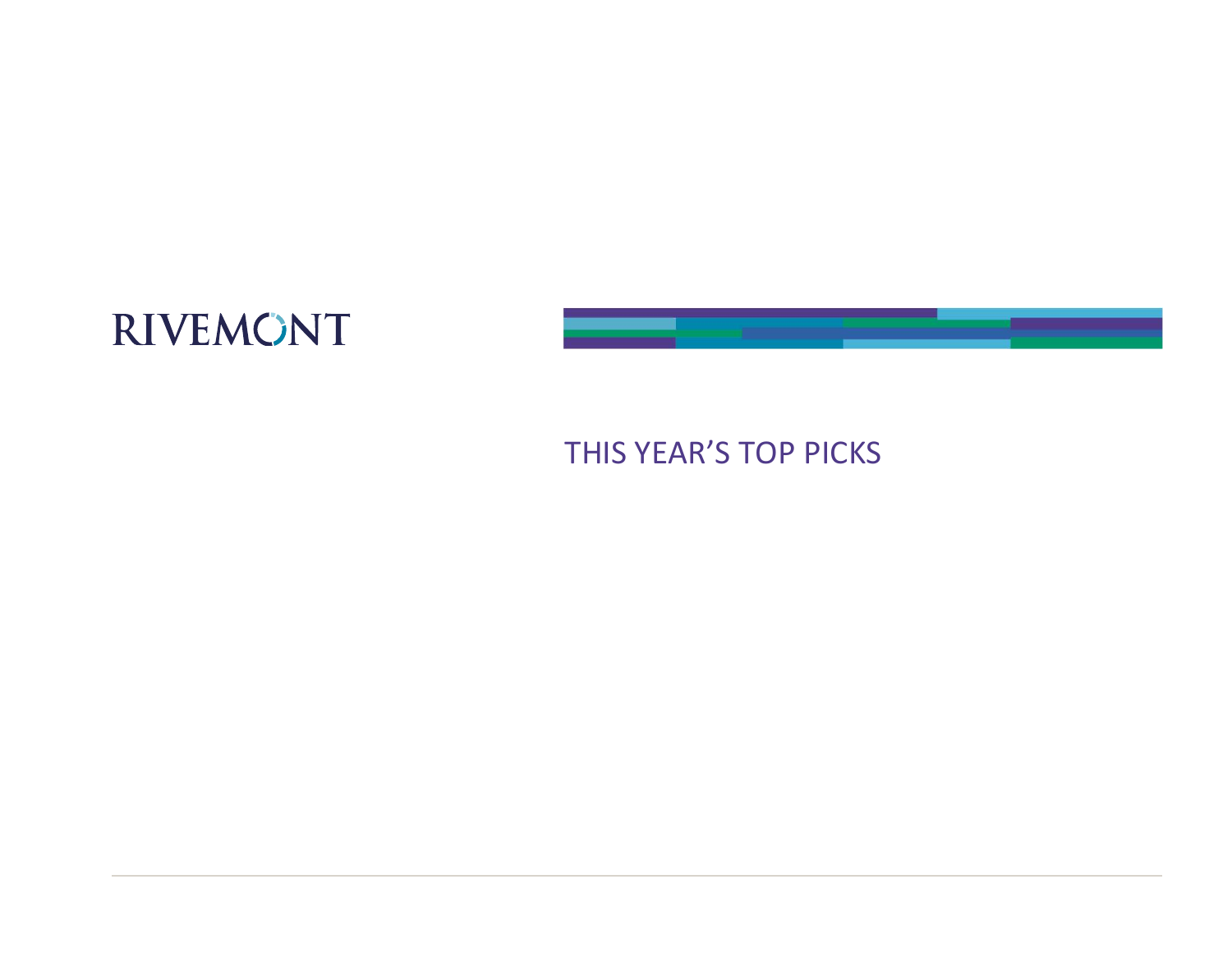Team Pick: Microbix Biosystems (TSX: MBX)<br>Team Pick: Microbix Biosystems (TSX: MBX)<br>Price: \$0.75 (2022-01-13)

Price: \$0.75 (2022-01-13)

Shares outstanding: 131.6 million

Market capitalization: \$98.7 million

- What to look for in 2022:<br>• Strong revenue growth (50%+) and profit growth (80%+)<br>• Licensing deal for Kinlytic<br>• Rivers Normal Rivers Normal Rivers (Normal Rivers of Fund P • Strong revenue growth (50%+) and profit growth (80%+)
- Licensing deal for Kinlytic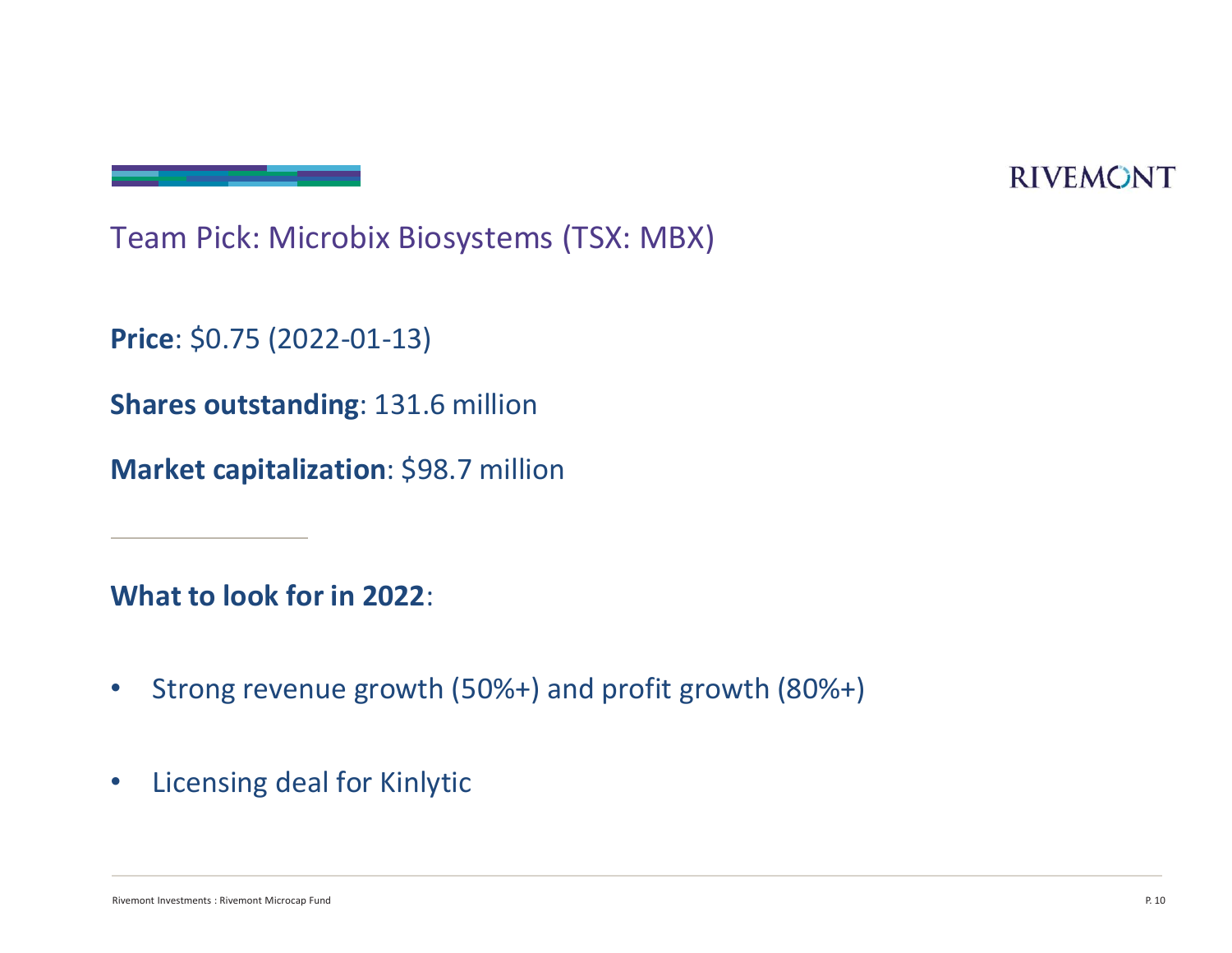Jean Lamontagne's Pick: Mediavalet (TSX: MVP)

Price: \$1.95 (2022-01-13)

Shares outstanding: 38.4 million

Market capitalization: \$74,9 million

- What to look for in 2022:<br>
 Back on track with strong revenue growth (50%+)<br>
 New partnerships and integrations<br>
 Representations : Rounder Microsop Fund Process . Rounder Microsop Fund • Back on track with strong revenue growth (50%+)
- New partnerships and integrations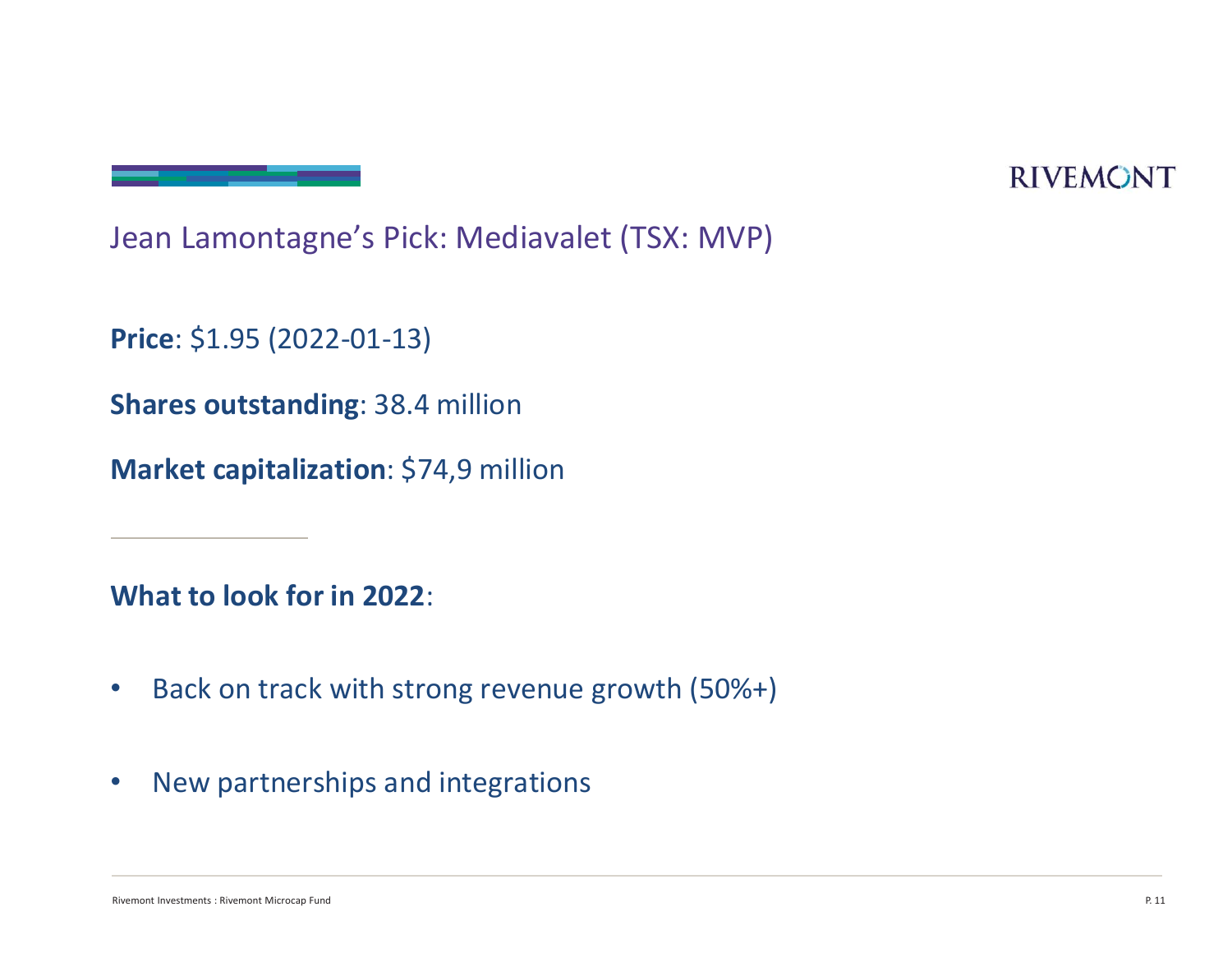Mathieu Martin's Pick: Covalon Technologies (TSX-V: COV)<br>Price: \$2.32 (2022-01-13)

Price: \$2.32 (2022-01-13)

Shares outstanding: 25.9 million

Market capitalization: \$60.1 million

- What to look for in 2022:<br>• A full profitable year without Aquaguard<br>• Maybe an acquisition?<br>• Microcap Fund Profitable Statement Microsoft Profitable Profitable Reservations in the magnetic Microsoft Profitable • A full profitable year without Aquaguard
- Maybe an acquisition?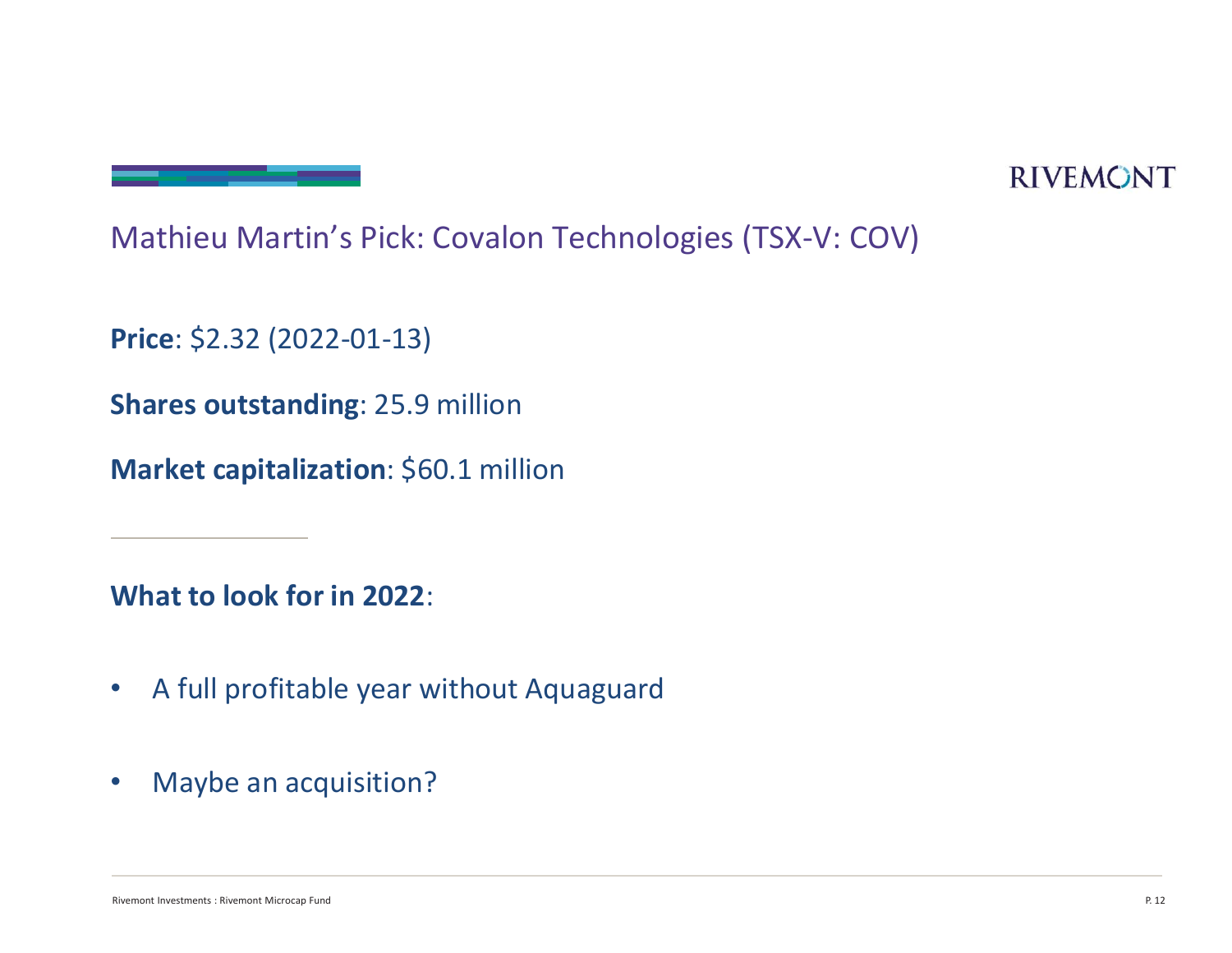Philippe Lapointe's Pick: INEO Tech (TSX-V: INEO)<br>Price: \$0.29 (2022-01-13)

Price: \$0.29 (2022-01-13)

Shares outstanding: 60.1 million

Market capitalization: \$17.4 million

- 
- What to look for in 2022:<br>
 Customer announcements through Prosegur partnership<br>
 Expansion of liquor store network and increased monetization<br>
 Rivers North Microcap Fund Prosegur and a partner of the content of the pa Price: \$0.29 (2022-01-13)<br>Shares outstanding: 60.1 million<br>Market capitalization: \$17.4 million<br>What to look for in 2022:<br>• Customer announcements through Prosegur partnership<br>• Expansion of liquor store network and increa • Expansion of liquor store network and increased monetization